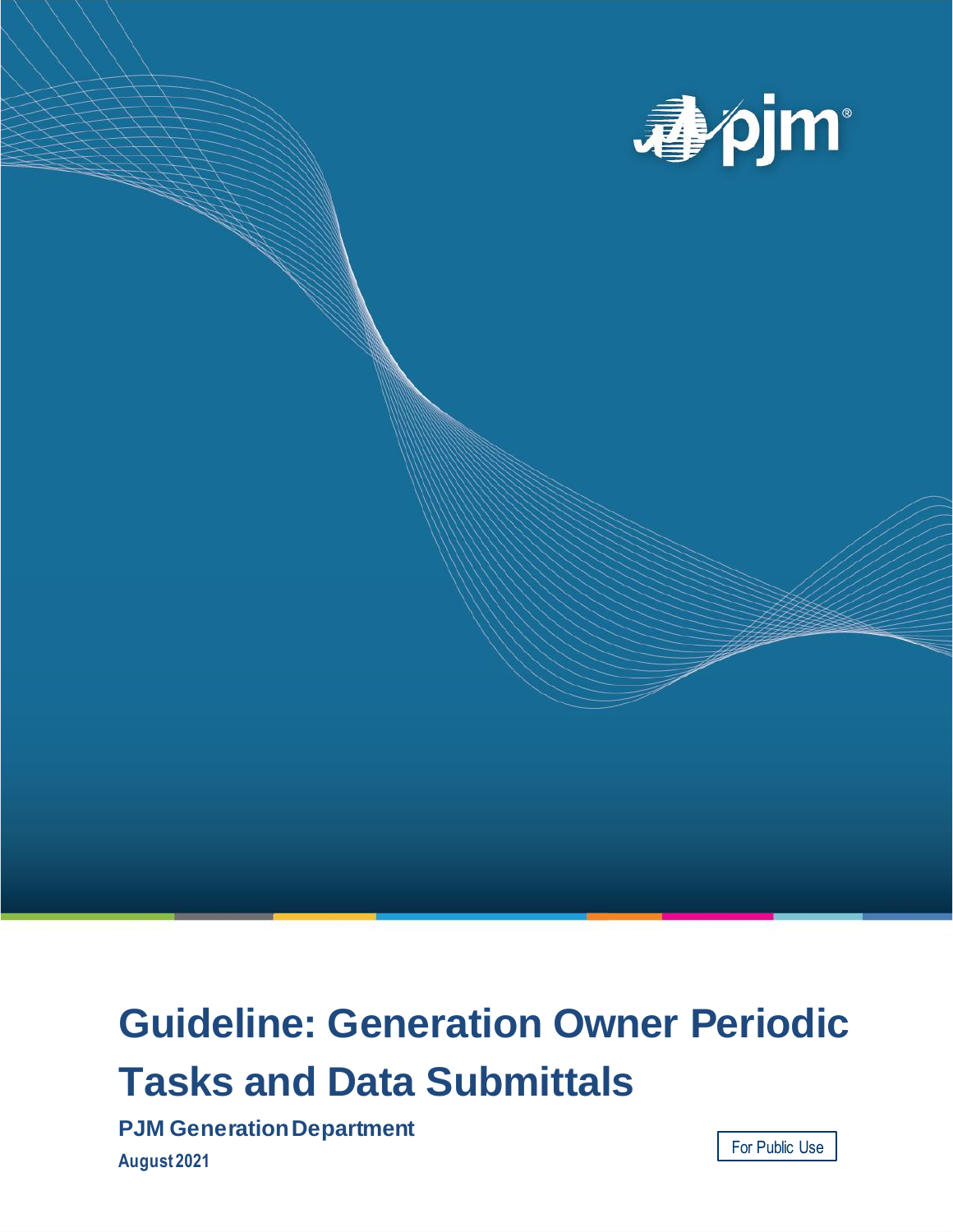

This page is intentionally left blank.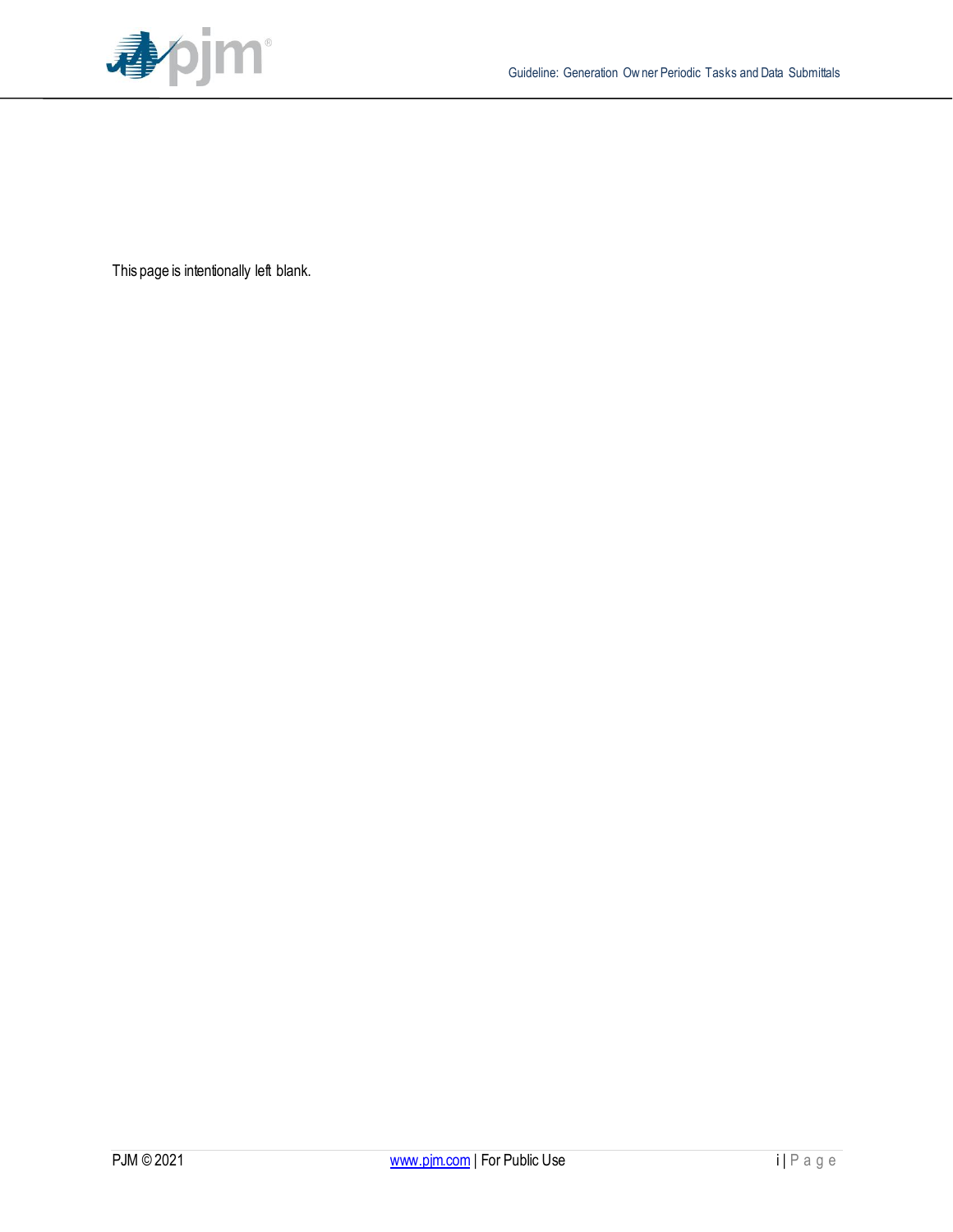

# **Contents**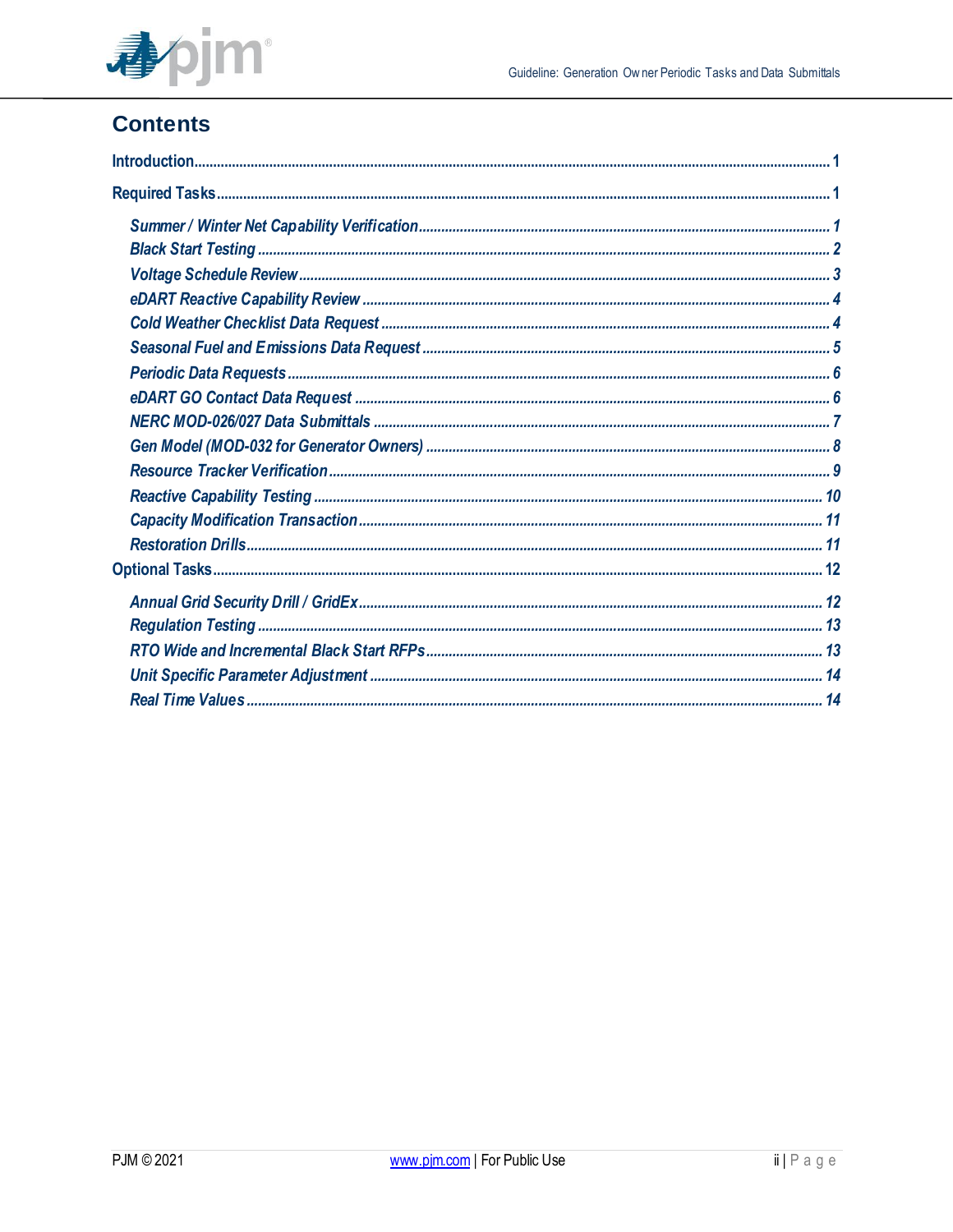

# <span id="page-3-0"></span>**Introduction**

<span id="page-3-1"></span>In order to assist PJM Generation Owners with managing the various tasks, testing, and data submittals required by PJM under the PJM Governing Agreements and Manuals, PJM has created this guideline. This guideline is not an all-inclusive list of items required of Generation Owners by PJM's Manuals and Governing Documents. It also does not address other external third party, regulatory, or legal compliance requirements including but not limited to NERC Reliability Standards applicable to NERC-registered entities, and FERC's regulations. The liability of PJM, its Board, officers, employees, and agents is governed by the applicable provisions of the PJM Tariff and Operating Agreement.

This document is broken into two sections, Required Tasks and Optional Tasks.

# **Required Tasks**

# <span id="page-3-2"></span>*Summer / Winter Net Capability Verification*

#### **Description**

- Capability Verification testing is required of all generators that participate in the PJM RPM Capacity Markets or have a commitment in those markets.
- Summer Net Capability must meet or exceed the rated ICAP and the claimed installed capacity in PJM eGADS; Winter Net Capability must meet or exceed the rated ICAP and the claimed installed capacity in PJM eGADS.

#### **Responsible PJM Department(s)**

• Resource Adequacy Planning

#### **Email Distribution List**

• [gadssupport@pjm.com](mailto:gadssupport@pjm.com)

#### **Driver / Requirement**

- PJM Manual 21, Rules and Procedures for Determination of Generating Capability
- PJM Manual 18, PJM Capacity Market

#### **Periodicity**

Semi-Annual\*

#### **Start Date**

• June 1 / December 1

#### **End Date**

• August 31 / February 28-29

#### **System Used to Collect Data**

eGADS[: https://www.pjm.com/markets-and-operations/etools/egads](https://www.pjm.com/markets-and-operations/etools/egads)

#### **Required or Optional?**

Required

*\* Winter verification tests can be summer tests corrected to winter conditions. Hydro units test only in the summer, no winter verification test is required for hydro units.*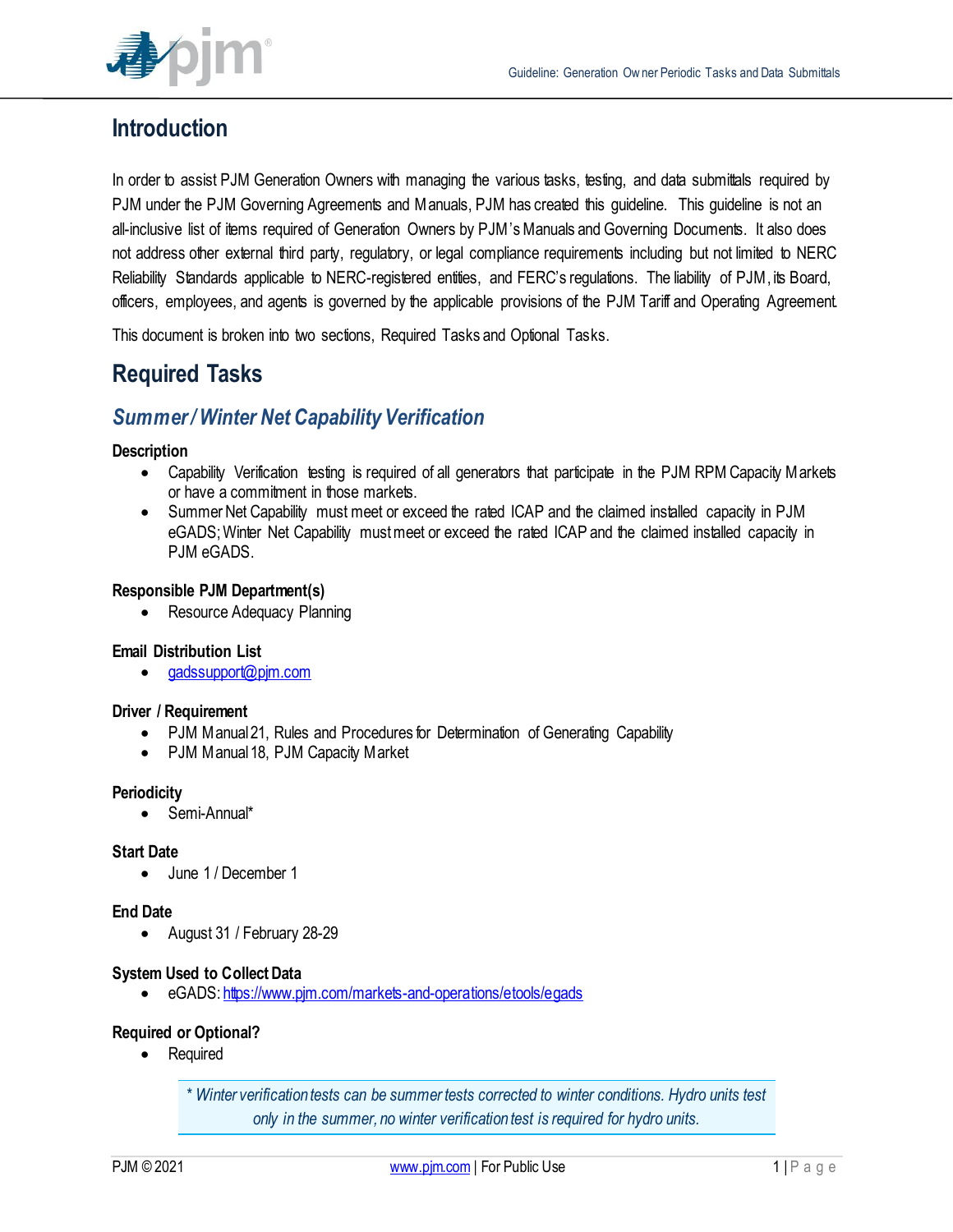

# <span id="page-4-0"></span>*Black Start Testing*

#### **Description**

Black Start units test their ability to start without outside power and remain in a stable operating stat while running at minimum generation levels. Tests are conducted at plant by Generation Owner (GO) and sent to PJM for review, pass/fail determination, and recordkeeping.

#### **Responsible PJM Department(s)**

• Performance Compliance

#### **Email Distribution List**

• Blackstart@pim.com

#### **Driver / Requirement**

- Black Start Units Compensated By PJM
	- $\circ$  OATT Schedule 6A, Section 12: To verify that they can be started and operated without being connected to the Transmission System, Black Start Units designated as critical shall be tested annually in accordance with the PJM manuals. The Black Start Unit owner shall determine the time of the annual test.
	- $\circ$  OATT Schedule 6A, Section 14: To receive Black Start Service revenues, a Black Start Unit must have a successful annual test on record with the Transmission Provider within the preceding 13 months.
	- $\circ$  PJM Manual 12, Section 4.6.14: To collect monthly black start revenues, a unit must have a successful black start test on record with PJM within the last 13 months. Once a generator is qualified, they have until the end of the 13th month following the last successful black start test date to submit documentation of the next successful annual test to PJM.
	- $\circ$  If a unit fails a black start test, the unit is given a 10 day grace period within which it may re-test without financial penalty if within the 13 month testing period.
	- $\circ$  If the unit does not successfully pass a black start test within the 10 day grace period immediately following notification to PJM of a failed test, monthly black start revenues will be forfeited from the time of the first day of the month in which the unsuccessful test occurred until the first day of the first month after the unit successfully passes a black start test.
- Black Start Units Not Compensated By PJM
	- o NERC Standard EOP-005, System Restoration from Blackstart Resources, R7: Each Transmission Operator shall have Blackstart Resource testing requirements to verify that each Blackstart Resource is capable of meeting the requirements of its restoration plan. These Blackstart Resource testing requirements shall include:
	- $\circ$  R7.1: The frequency of testing such that each Blackstart Resource is tested at least once every three calendar years.
	- $\circ$  R7.2: A list of required tests including:
	- $\circ$  R7.2.1: The ability to start the unit when isolated with no support from the BES or when designed to remain energized without connection to the remainder of the System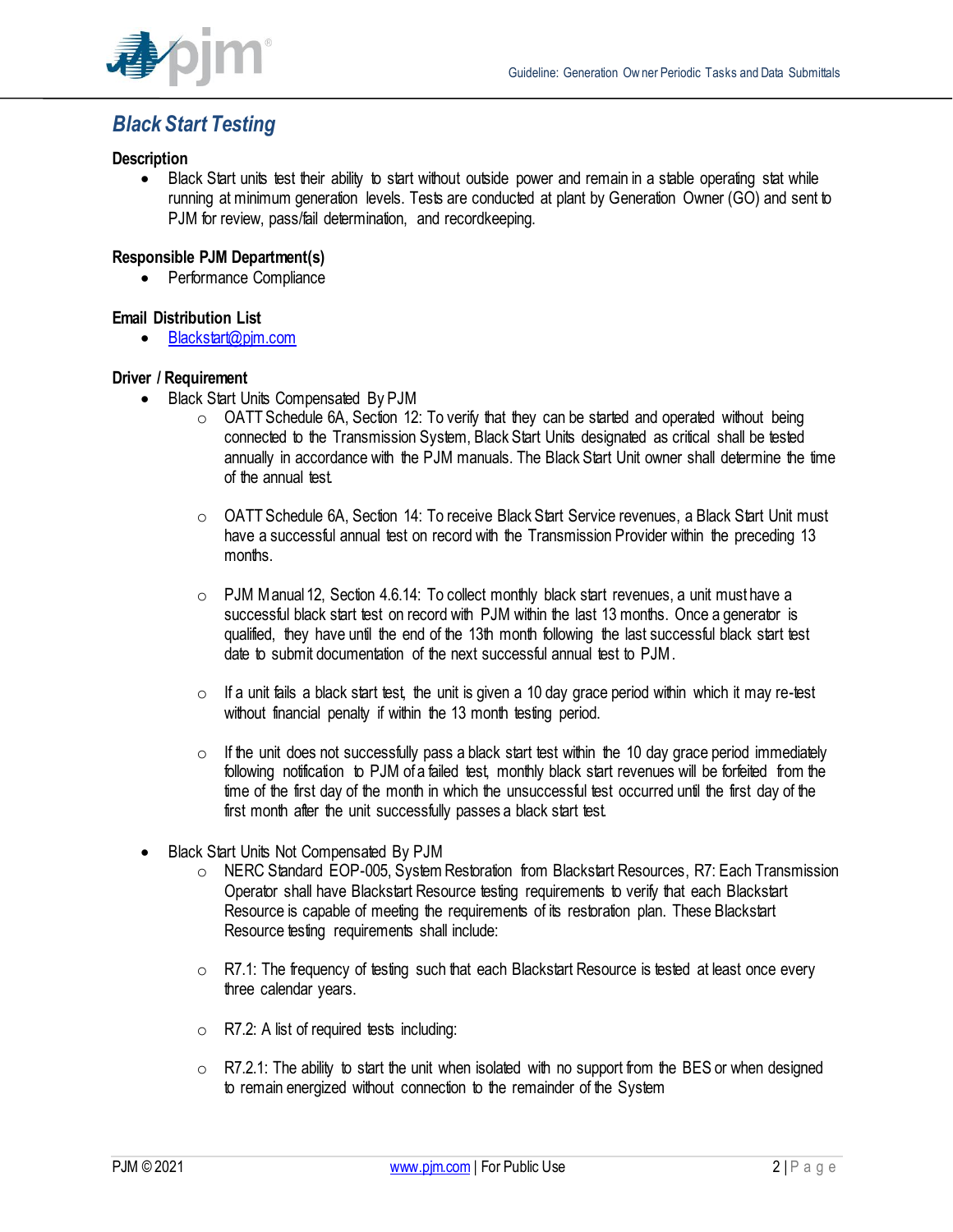$\circ$  R7.2.2: The ability to energize a bus. If it is not possible to energize a bus during the test, the testing entity must affirm that the unit has the capability to energize a bus such as verifying that the breaker close coil relay can be energized with the voltage and frequency monitor controls disconnected from the synchronizing circuits."

#### **Periodicity**

Testing periodicity of Critical Black Start Units: 1-13 months Review, pass/fail determination, and record keeping: monthly

#### **Start Date**

Varies depending on in-service date

#### **End Date**

Varies depending on in-service date

#### **System Used to Collect Data**

eDART: [https://www.pjm.com/markets-and-operations/etools/edart,](https://www.pjm.com/markets-and-operations/etools/edart) Microsoft Excel, Microsoft Access

#### **Required or Optional?**

Critical Black Start units: Required Non-Critical Black Start units: Optional

### <span id="page-5-0"></span>*Voltage Schedule Review*

#### **Description**

Annual review of PJM maintained voltage schedules assigned by the Transmission Owner (TO), acknowledged by the Generation Owner (GO), and approved by PJM. The annual review consists of two parts:

- TOs review and updated voltage schedules.
- GOs review and acknowledge voltage schedules.

#### **Responsible PJM Department(s)**

**Generation** 

#### **Email Distribution List**

[voltageschedules@pjm.com](mailto:voltageschedules@pjm.com)

#### **Driver / Requirement**

- NERC Standard VAR-001, Voltage and Reactive Control
- PJM Manual 3, Transmission Operations, Section 3.11

#### **Periodicity**

Annual; Requires 1 month each to complete review by Transmission Owner and Generation Owner

**Start Date** April 1

**End Date** May 31

#### **System Used to Collect Data**

eDART[: https://www.pjm.com/markets-and-operations/etools/edart](https://www.pjm.com/markets-and-operations/etools/edart)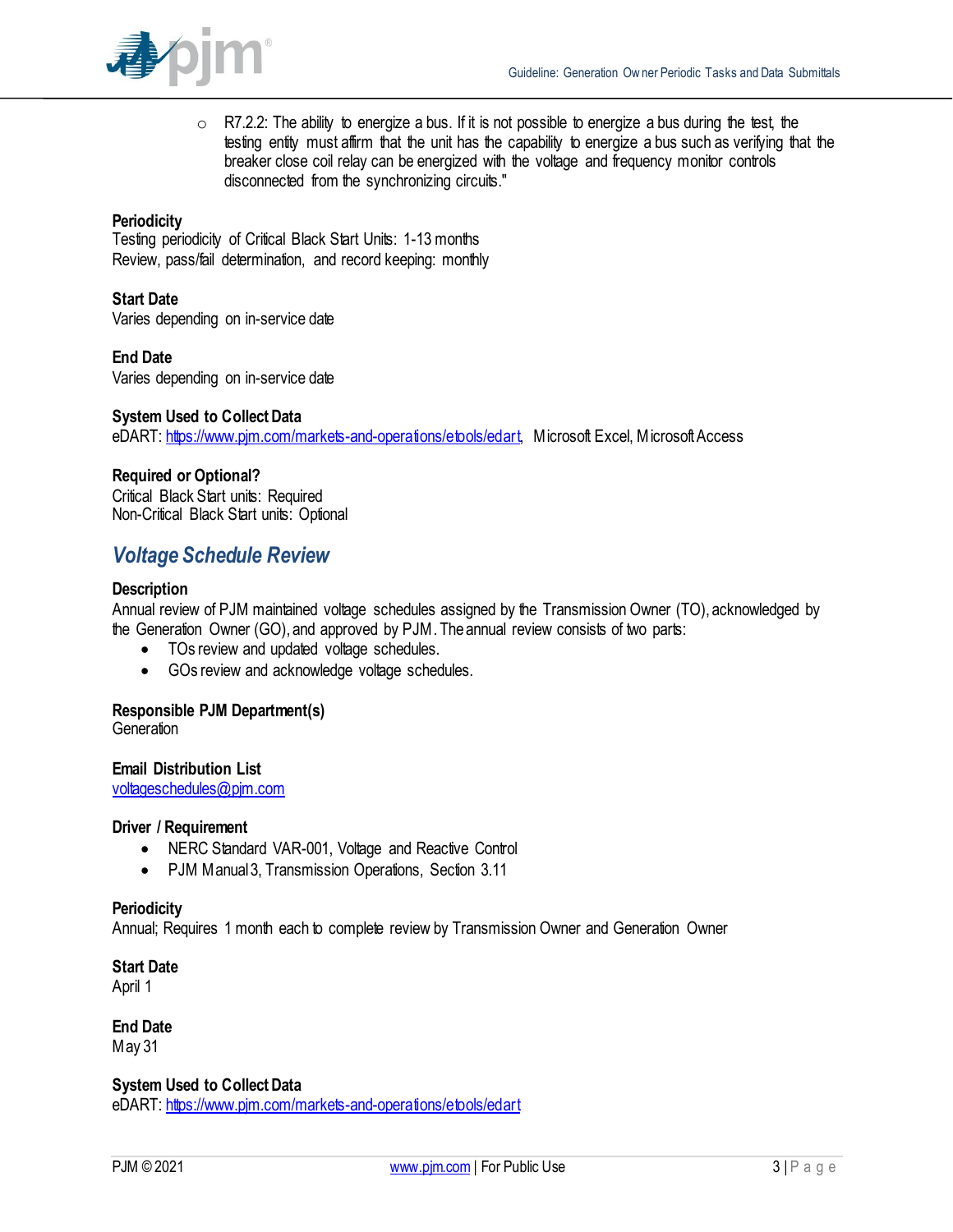

**Required or Optional?** Required

# <span id="page-6-0"></span>*eDART Reactive Capability Review*

#### **Description**

To ensure accuracy of generator reactive capabilities that may result from planned unit modifications, a critical input to PJM and Transmission Owner security analysis packages, PJM requires that each Generation Owner review and confirm their unit reactive capability data via eDART on a bi-annual basis. PJM and the Transmission Owners should then verify accuracy of unit reactive capabilities modeled in their respective EMS systems.

**Responsible PJM Department(s)**

**Generation** 

**Email Distribution List** [GenOutageSupport@pjm.com](mailto:GenOutageSupport@pjm.com)

#### **Driver / Requirement**

PJM Manual 14-D, Generator Operational Requirements, Section 7.3.4, Generating Unit Reactive Capability **Reporting** 

#### **Periodicity**

Semi-Annual:

- Generation Owners: April & October
- Transmission Owners: May & November

**Start Date** April 1 & May 1, October 1 & November 1

**End Date** April 30 & May 31, October 31 & November 30

#### **System Used to Collect Data**

eDART[: https://www.pjm.com/markets-and-operations/etools/edart](https://www.pjm.com/markets-and-operations/etools/edart)

**Required or Optional?** Required

### <span id="page-6-1"></span>*Cold Weather Checklist Data Request*

#### **Description**

PJM expects all generation resources to use a cold weather preparation checklist prior to the NOAA first frost date to prepare for cold weather operations to promote reliability.

To verify this and document the practice, generation resources are required to complete the Cold Weather Checklist Data Request issued by PJM.

**Responsible PJM Department(s) Generation** 

**Email Distribution List** [edartgosurvey@pjm.com](mailto:edartgosurvey@pjm.com)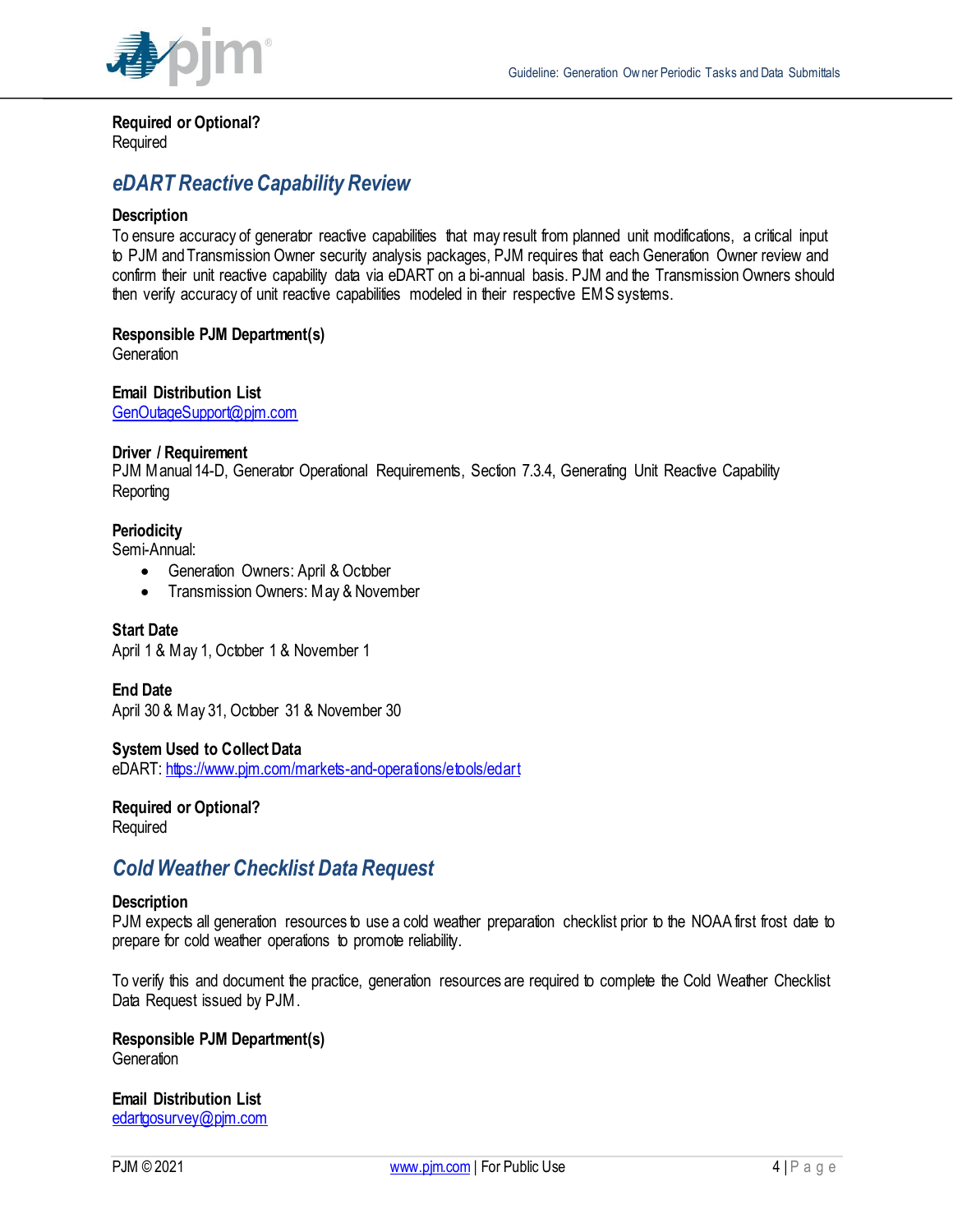

#### **Driver / Requirement**

- PJM Manual 14-D, Generator Operational Requirements, Section 7.5.2 Generation Resource Cold Weather **Checklist**
- NERC Reliability Guideline: Generating Unit Winter Weather Readiness Current Industry Practices

#### **Periodicity**

Annual

**Start Date** November 1

**End Date** December 15

**System Used to Collect Data** eDART[: https://www.pjm.com/markets-and-operations/etools/edart](https://www.pjm.com/markets-and-operations/etools/edart)

#### **Required or Optional?**

<span id="page-7-0"></span>Required

# *Seasonal Fuel and Emissions Data Request*

#### **Description**

The Seasonal Fuel and Emissions Data Request requires all generation resources to report fuel and emissions data so that in severe situations PJM has the situational awareness to make decisions to promote the reliable operation of the electric grid.

PJM needs data concerning unit fuel reserves and emissions limitations for it to reliably operate the PJM Balancing Authority and its associated markets. This is especially true during periods of severe weather and/or times when there are external fuel constraints.

#### **Responsible PJM Department(s)**

**Generation** 

Email Distribution List [edartgosurvey@pjm.com](mailto:edartgosurvey@pjm.com)

#### **Driver / Requirement**

- PJM Manual 14-D, Generator Operational Requirements, Section 7.3.5 Fuel and Emissions Reporting,
- PJM Operating Agreement (Sections 11.3 Member Responsibilities, 11.3.1 General, and Definition of "Emergency", ""Emergency" shall mean:...(ii) a fuel shortage requiring departure from normal operating procedures in order to minimize the use of such scarce fuel;…"
- NERC Reliability Standard, EOP-11, Emergency Operations

**Periodicity**

Annual

**Start Date** Approx. October 1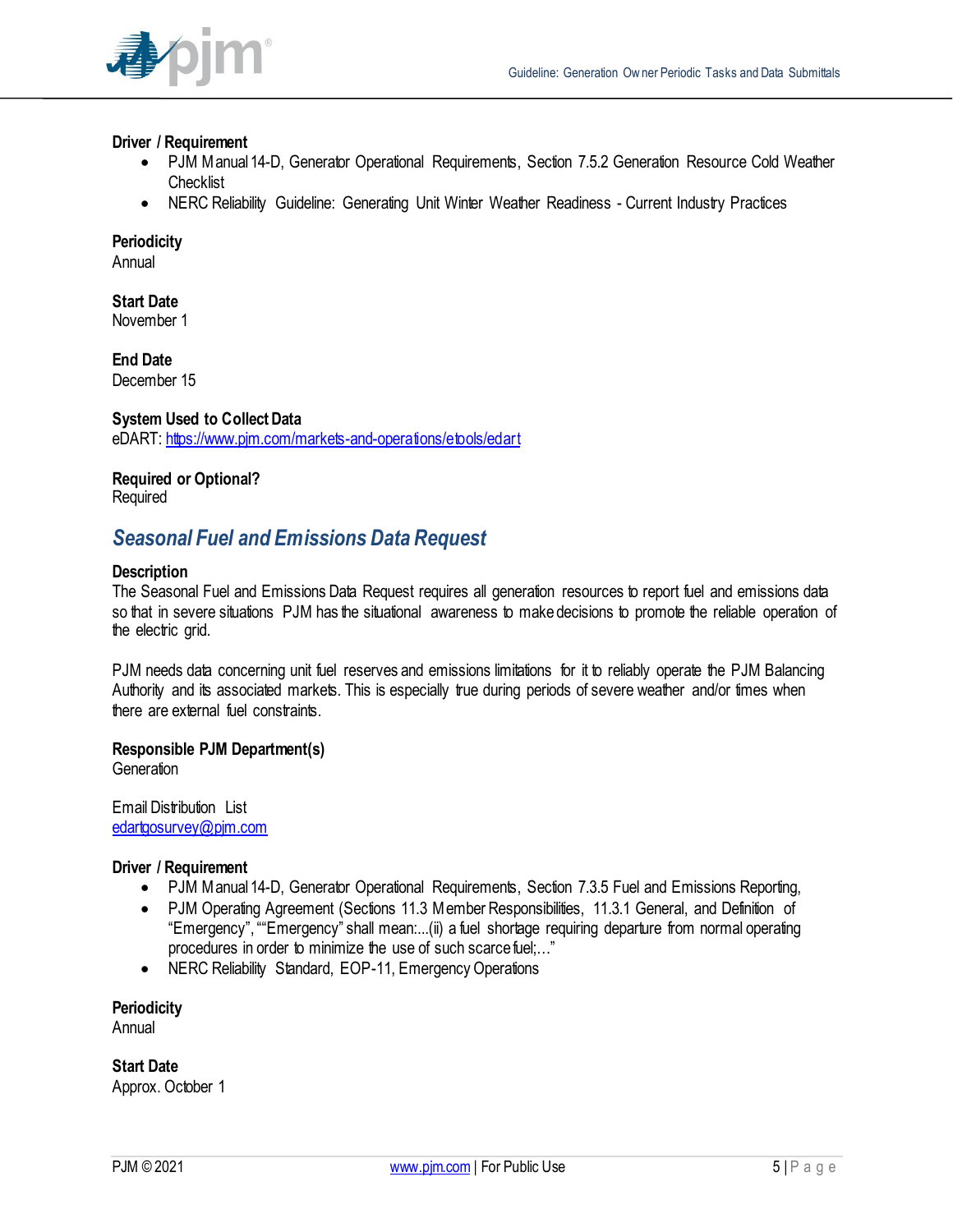

**End Date** Approx. November 15

#### **System Used to Collect Data**

eDART[: https://www.pjm.com/markets-and-operations/etools/edart.](https://www.pjm.com/markets-and-operations/etools/edart)

**Required or Optional? Required** 

### <span id="page-8-0"></span>*Periodic Data Requests*

#### **Description**

Depending on the severity of the weather forecasts, projected fuel availability, responses to the Seasonal Fuel and Emission Data Request, or other reasons, PJM may request on a periodic basis updated responses to the Seasonal Fuel and Emission Data Request questions for a subset of units. This information is intended to assist in the Operations Planning process.

**Responsible PJM Department(s)**

**Generation** 

#### **Email Distribution List**

[edartgosurvey@pjm.com](mailto:edartgosurvey@pjm.com)

#### **Driver / Requirement**

- PJM Manual 14-D, Generator Operational Requirements, Section 7.3.5 Fuel and Emissions Reporting,
- PJM Operating Agreement (Sections 11.3 Member Responsibilities, 11.3.1 General, and definition of Emergency, ""Emergency" shall mean :...(ii) a fuel shortage requiring departure from normal operating procedures in order to minimize the use of such scarce fuel;…"
- NERC Reliability Standard, EOP-11, Emergency Operations

**Periodicity** As required

**Start Date** As required

**End Date** As required

**System Used to Collect Data** eDART[: https://www.pjm.com/markets-and-operations/etools/edart](https://www.pjm.com/markets-and-operations/etools/edart)

#### **Required or Optional?**

<span id="page-8-1"></span>Required

# *eDART GO Contact Data Request*

#### **Description**

"As soon as practicable, but no later than 3 business days following a generation transfer or a new generation resource being placed in commercial operation, the "eDART Contact" responsible for tickets and data submittals in eDART must complete the eDART Contact Data Request – all fields are required. The Data Request is accessed by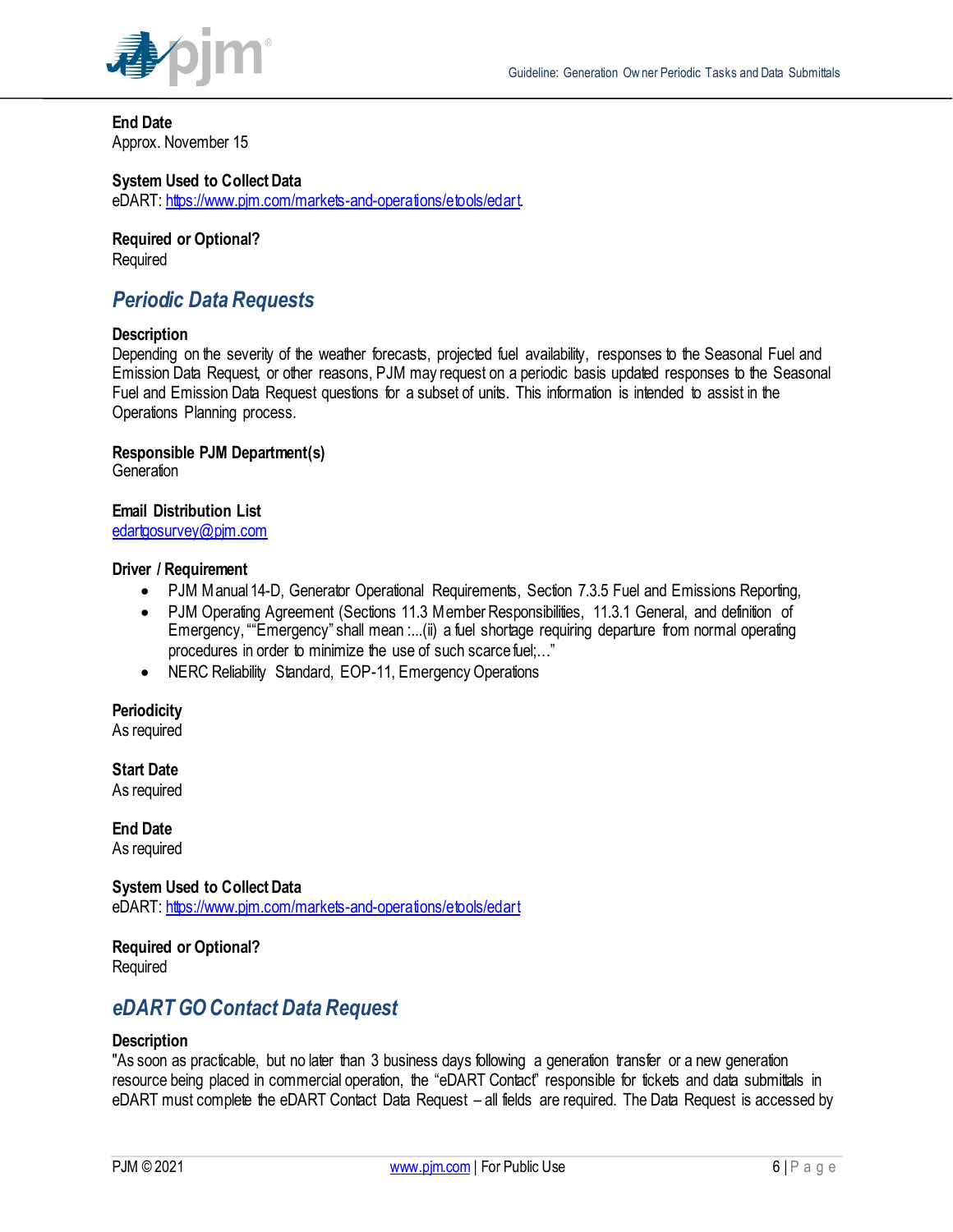

selecting the "Gen. Tickets" menu item and the selecting GO Contact Data Request from the GO Data Request menu.

Name, Title, Role and Company of the primary and secondary individuals responsible for handling eDART functions. Email, Desk and Mobil Phone Numbers of the primary individual responsible for handling eDART functions. Name, phone number and Email of the primary individual or group that should be contacted for any operational issues and/or questions. This MUST be a group that can respond 24 hours a day, 7 days a week, 365 days a year. Name, phone number and Email of the secondary individual or group that should be contacted for any operational issues and/or questions. This MUST be a group that can respond 24 hours a day, 7 days a week, 365 days a year. Email Address of the group that should be contacted for any Voltage Schedule issues and/or questions."

**Responsible PJM Department(s)** Generation, Member Relations

**Email Distribution List** edartgosurvey@pim.com

**Driver / Requirement** PJM Manual M-14D, Generator Operational Requirements, Section 5.7.2.10

**Periodicity** Addition of information within 3 days of new unit addition or transfer.

**Start Date** Varies

**End Date** Varies

**System Used to Collect Data** eDART[: https://www.pjm.com/markets-and-operations/etools/edart](https://www.pjm.com/markets-and-operations/etools/edart)

**Required or Optional**? Required

# <span id="page-9-0"></span>*NERC MOD-026/027 Data Submittals*

#### **Description**

In order to verify that the dynamic model and the model parameters used in dynamic simulations that assess Bulk Electric System (BES) reliability accurately represent generator unit real power response to system frequency variations, Generator Owners submit a report providing model parameters and plots proving the simulated response matches a recorded response. PJM determines if the provided models are "usable" or "not usable" by ensuring they can initialize, pass several simulation tests designed to ensure they will function in the interconnection-wide models, and comparing PJM simulations to reported simulation results.

Once an updated dynamic model is found useable, it is included in all future Planning dynamics case builds and is passed to Operations to update the real-time Transient Stability Analysis Tool (TSAT).

#### **Responsible PJM Department(s)**

System Planning Modeling and Support

**Email Distribution List**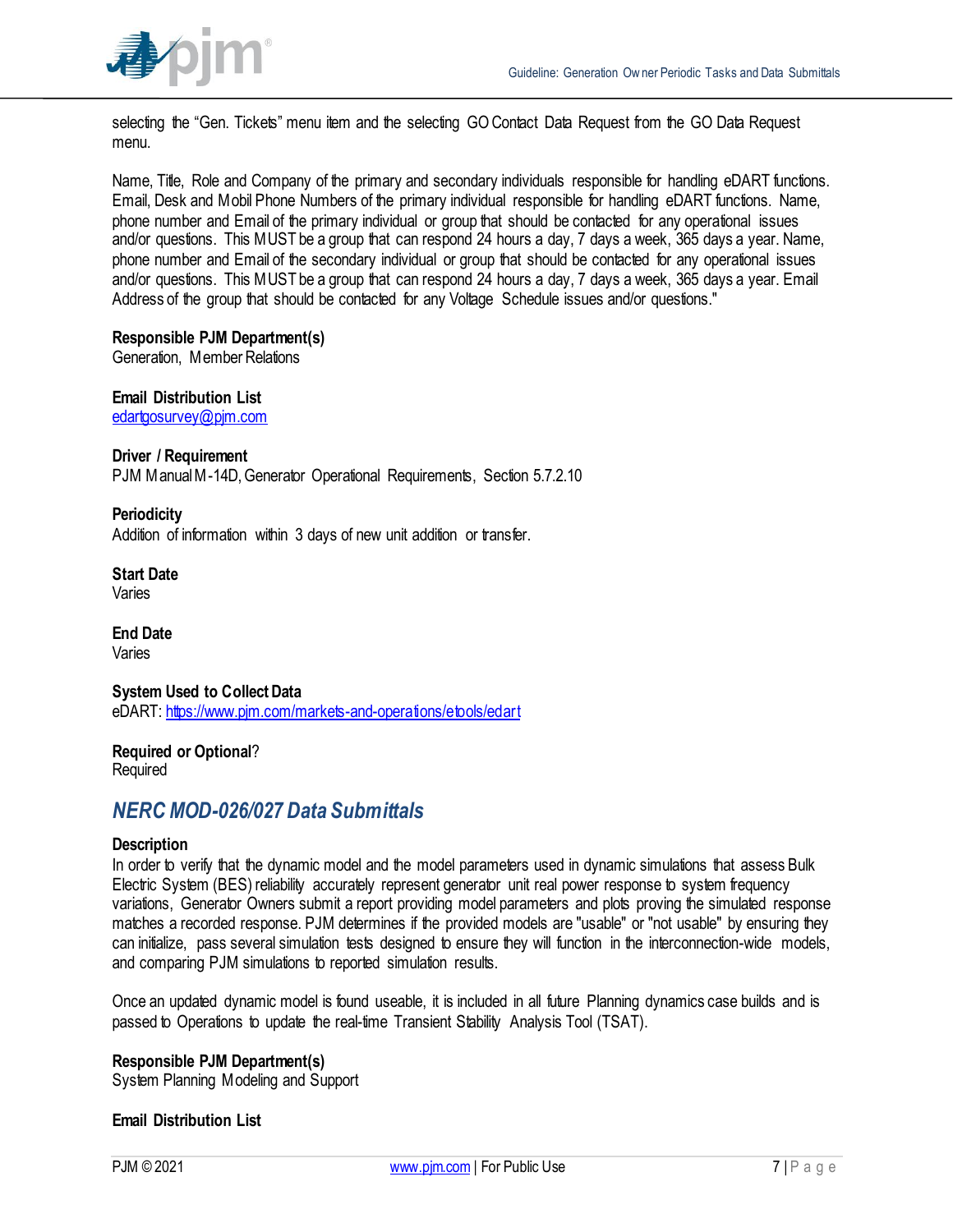

#### [NERC.Transmission.Planner@pjm.com](mailto:NERC.Transmission.Planner@pjm.com)

#### **Driver / Requirement**

- NERC Standard MOD-026 Verification of Models and Data for Generator Excitation Control System or Plant Volt/Var Control Functions
- NERC Standard MOD-027-1 Verification of Models and Data for Turbine/Governor and Load Control or Active Power/Frequency Control Functions

#### **Periodicity**

- Within 365 days of going in-service or making an equipment change
- Subsequent verification on or before the 10-year anniversary of the last transmittal

#### **Start Date**

Varies

#### **End Date**

Varies

#### **System Used to Collect Data**

PJM Planning Community:<https://www.pjm.com/markets-and-operations/etools/planning-community.aspx>

#### **Required or Optional?**

- **•** Required for applicable generators (Individual generating unit greater than 100 MVA (gross nameplate rating) or Individual generating plant consisting of multiple generating units that are directly connected at a common BES bus with total generation greater than 100 MVA (gross aggregate nameplate rating)).
- **Optional** for generators not meeting the applicability criteria in the standard.

# <span id="page-10-0"></span>*Gen Model (MOD-032 for Generator Owners)*

#### **Description**

What is the data: Generator data needed for load flow, short circuit, and dynamics modeling. Complete set of data requirements available on PJM Planning Center website.

Why is it needed: To verify and update planning models

How is it used: on an ad-hoc basis (working toward adding more regularity and structure to this), Gen Model data is compared with existing modeling data and if discrepancies are identified they are confirmed with the Generator Owners (or GO corrects invalid data) prior to implementing to update the model(s)

#### **Responsible PJM Department(s)**

System Planning Modeling and Support

#### **Email Distribution List**

[MOD-032@pjm.com](mailto:MOD-032@pjm.com)

#### **Driver / Requirement**

- NERC Standard MOD-032 Data for Power System Modeling and Analysis,
- PJM requirements
	- o <https://pjm.com/planning/services-requests/planning-modeling-submission-mod-032.aspx>
	- o [MOD-032 Steady State, Dynamics and Short Circuit Modeling Data Requirements and Procedures](https://www.pjm.com/-/media/planning/rtep-dev/powerflow-cases/20150630-mod-032-ss-dynamics-sc-data-requirements-reporting-procedures-v1.ashx)
	- o [PJM Planning Center: Gen Model User Guide](https://www.pjm.com/~/media/etools/planning-center/gen-model-user-guide.ashx)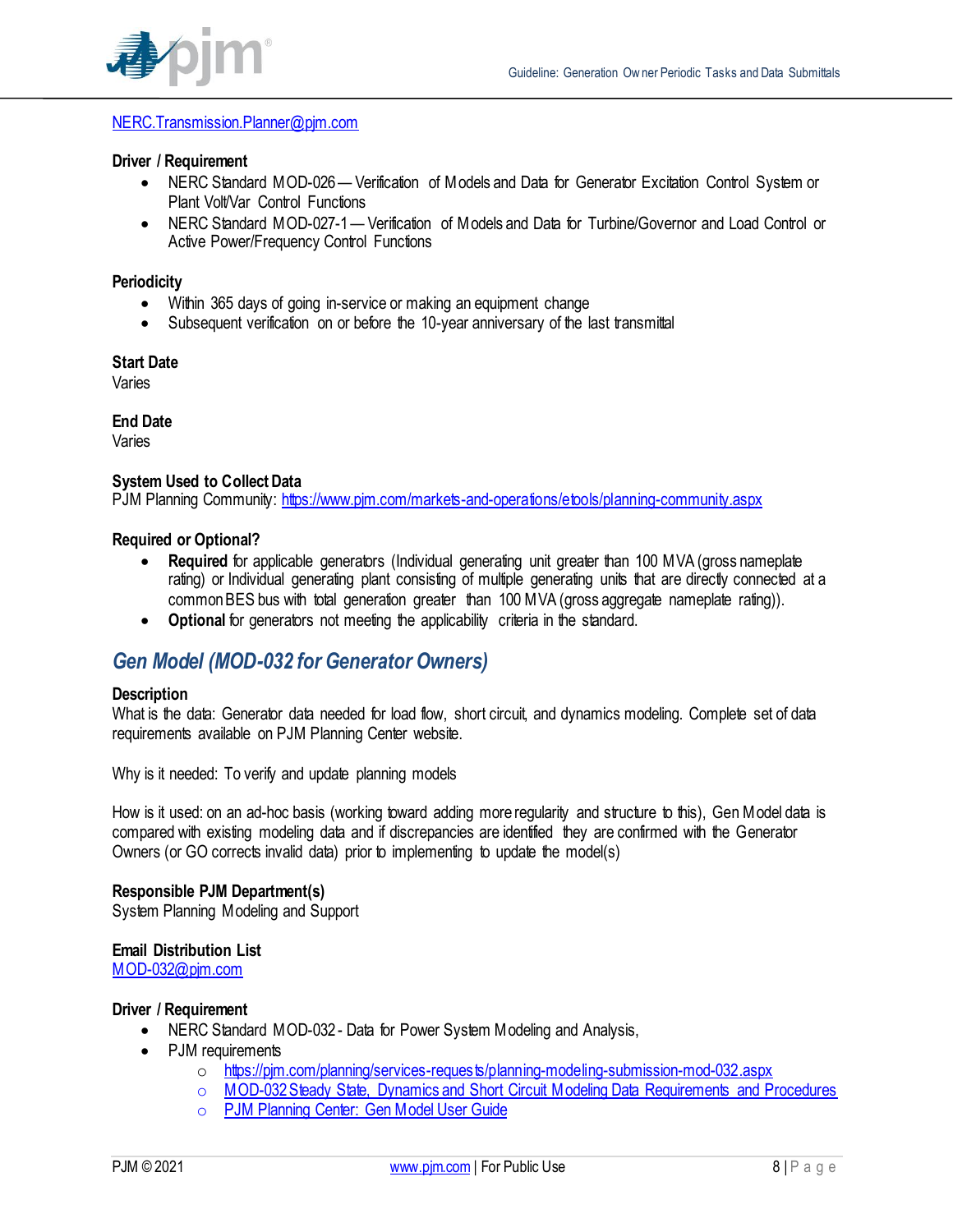

#### **Additional Guidance**

PJM Compliance Bulletin CB022 - MOD-032-1 Data for Power Systems Modeling & Analysis [https://www.pjm.com/-/media/library/whitepapers/compliance/cb-022-mod-032-1-data-for-power-systems-modeling](https://www.pjm.com/-/media/library/whitepapers/compliance/cb-022-mod-032-1-data-for-power-systems-modeling-and-analysis.ashx)[and-analysis.ashx](https://www.pjm.com/-/media/library/whitepapers/compliance/cb-022-mod-032-1-data-for-power-systems-modeling-and-analysis.ashx)

**Periodicity**

Annual

**Start Date** May 1

**End Date** June 15

**System Used to Collect Data** PJM Gen Model Portal

#### **Required or Optional?**

- Required by NERC Standard for all NERC-registered generators.
- Required by PJM for non-NERC generators that participate in the capacity market or non-capacity generators with nameplate rating >=20MW

## <span id="page-11-0"></span>*Resource Tracker Verification*

#### **Description**

PJM requires a Generation owner to have a single point of contact for real-time and near real-time operations. That single point of contact has to communicate and coordinate with the appropriate PJM member corporate entity to fulfill the assigned responsibilities.

#### **Responsible PJM Department(s)**

Member Relations

**Email Distribution List**

[ResourceTrackerSupport@pjm.com](mailto:ResourceTrackerSupport@pjm.com)

#### **Driver / Requirement**

PJM Manual 14-D, Generator Operational Requirements, Section 5.3.7 Resource Tracker supports the maintenance of ownership information and provides the user the ability to review all sources of ownership information. Generation Owner, or designated agent, is required to confirm the resource ownership information.

#### **Periodicity**

Annual, and if a Generator is transferred to another entity (2 business days after transfer)

**Start Date**

October 1 or upon generation transfer

#### **End Date**

November 1 or upon generation transfer

#### **System Used to Collect Data**

Resource Tracker[: https://www.pjm.com/markets-and-operations/etools/resource-tracker](https://www.pjm.com/markets-and-operations/etools/resource-tracker)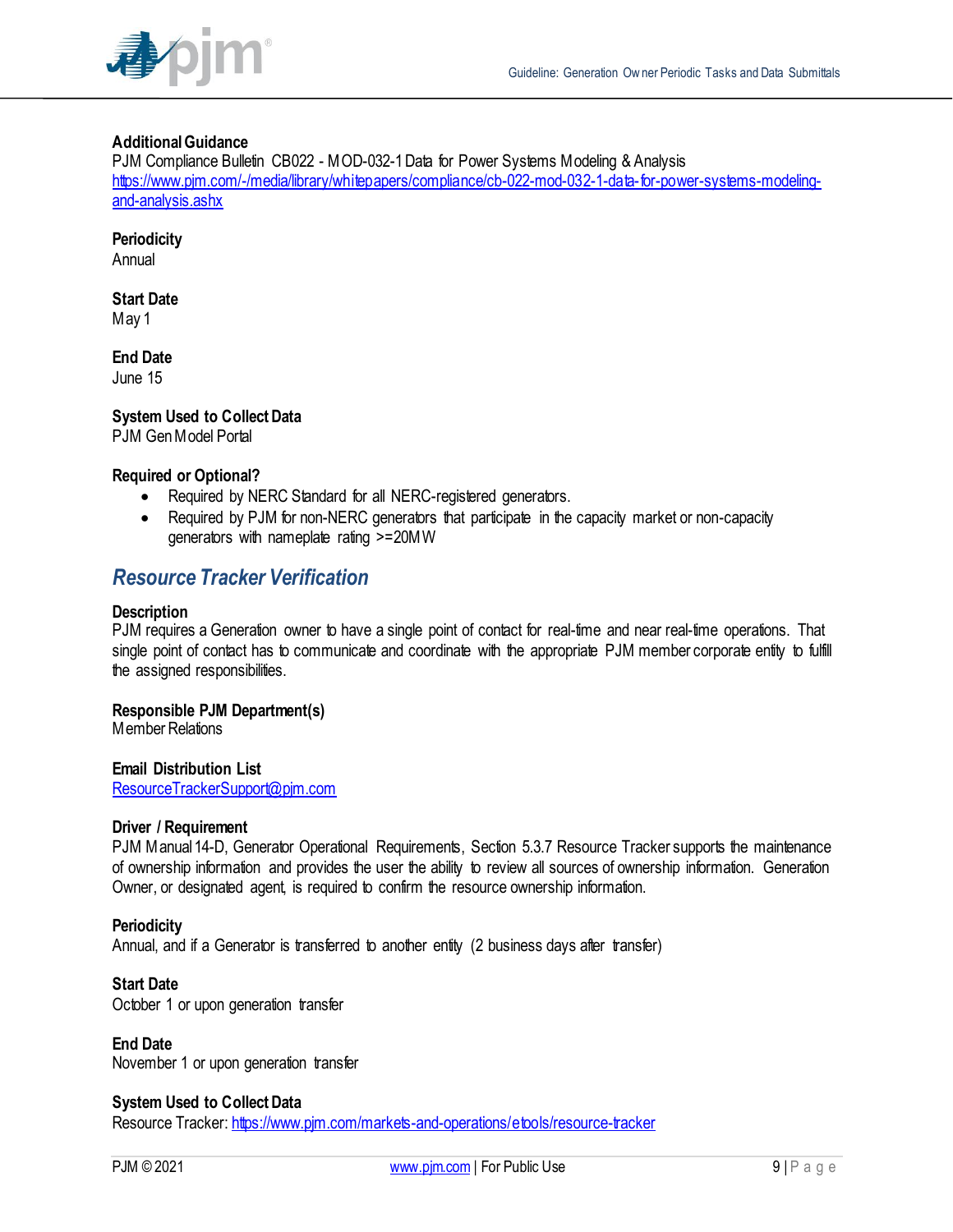

**Required or Optional?** Required

### <span id="page-12-0"></span>*Reactive Capability Testing*

**Responsible PJM Department(s)** Performance Compliance

# **Email Distribution List**

[ReactiveTesting@pjm.com](mailto:ReactiveTesting@pjm.com)

#### **Description**

"PJM requires testing to be coordinated between PJM, the testing facility and the local Transmission Owner's (TO) to ensure that the impact on system operations is minimized. Testing is intended to demonstrate reactive capability for those conditions where reactive reserves or voltage control would be required.

The testing covered in Attachment E is designed to demonstrate useable reactive capability and, unlike real power (MW) capacity testing, not a maximum capability test. It is the intent of these procedures to align with NERC Reliability Standard MOD-025 so separate tests to meet the NERC requirements and the PJM requirements are not needed.

The following facilities are required to perform reactive capability testing:

- Individual generating units and inverter-based Energy Storage Resources with a gross nameplate rating greater than 20 MVA and directly connected to the Bulk Electric System.
- Generating plants/facilities with a gross aggregate nameplate rating greater than 75 MVA including inverterbased Energy Storage Resources, and variable resources such as wind, solar, run of river hydro, etc.
- Synchronous condensers with a gross nameplate rating greater than 20 MVA and directly connected to the Bulk Electric System
- All generating units providing PJM Black Start Service"

#### **Driver / Requirement**

- NERC Standard MOD-025 Verification and Data Reporting of Generator Real and Reactive Power Capability and Synchronous Condenser Reactive Power Capability
- PJM Manual 14-D Generator Operational Requirements, Attachment 'E'

#### **Periodicity**

Minimum of five every years

#### **Start Date**

Varies based on previous test date

#### **End Date**

Varies based on previous test date

#### **System Used to Collect Data**

eDART[: https://www.pjm.com/markets-and-operations/etools/edart](https://www.pjm.com/markets-and-operations/etools/edart)

# **Required or Optional?**

Required for generators specified above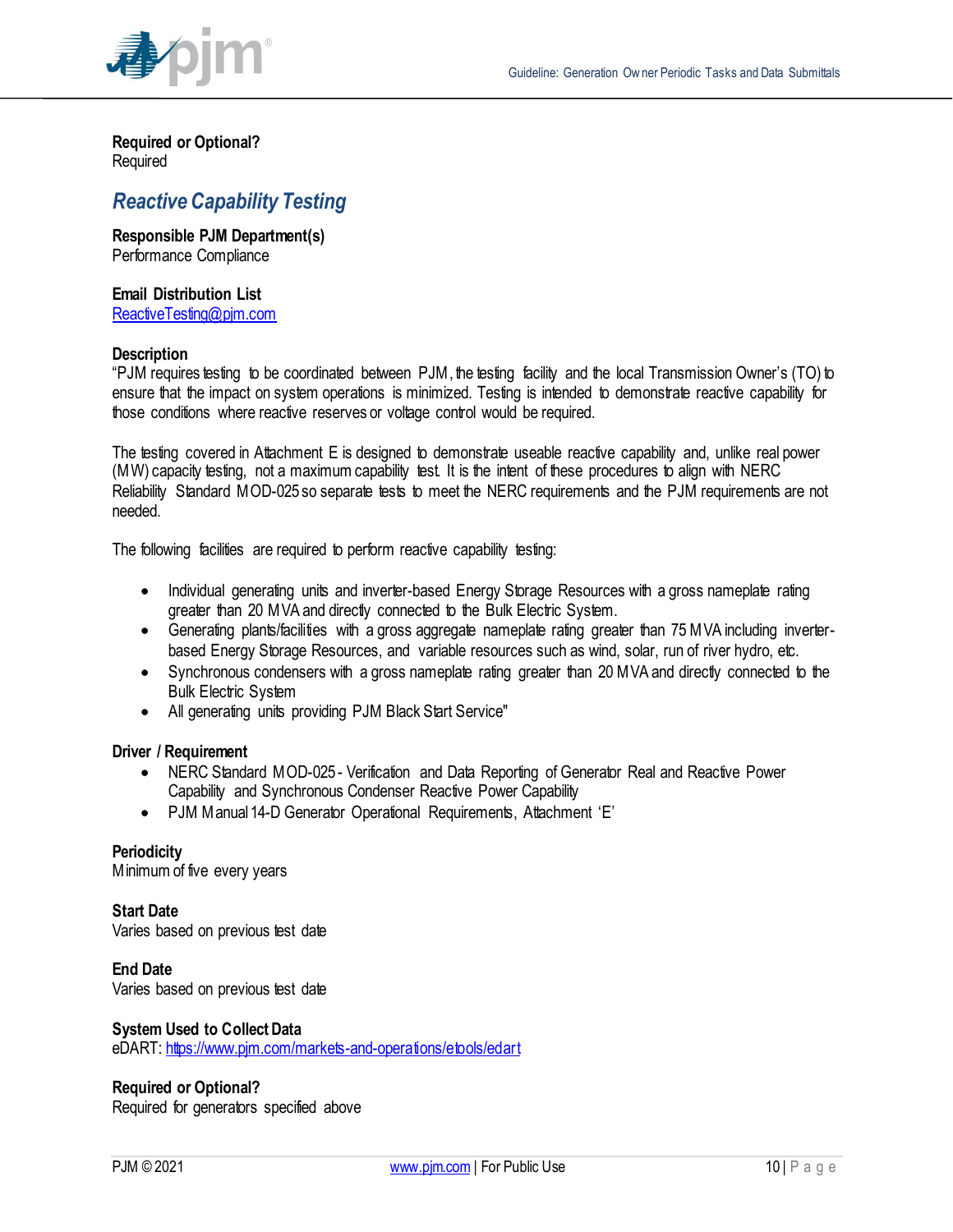

# <span id="page-13-0"></span>*Capacity Modification Transaction*

#### **Description**

CAP MODs are a type of Capacity Exchange transaction used by generation owners to request the addition of a new unit or the removal of an existing unit from their resource portfolio in Capacity Exchange, or to request a MW increase or decrease in the summer or winter installed capacity rating of an existing unit.

#### **Responsible PJM Department(s)**

Capacity Market Operations

#### **Email Distribution List**

[RPM\\_Hotline@pjm.com](mailto:RPM_Hotline@pjm.com)

#### **Driver / Requirement**

- PJM Open Access Transmission Tariff (OATT), Attachment 'DD', Section 5.6.6
- PJM Manual 18, PJM Capacity Market, Section 4.2.6

#### **Periodicity**

When permanent changes to the installed capacity value of a generation unit is necessary.

### **Start Date**

N/A

End Date N/A

#### **System Used to Collect Data**

Capacity Exchange[: https://www.pjm.com/markets-and-operations/etools/capacity-exchange](https://www.pjm.com/markets-and-operations/etools/capacity-exchange)

# **Required or Optional?**

<span id="page-13-1"></span>Required

# *Restoration Drills*

#### **Description**

All Generation Facilities identified in PJM Transmission Owner Restoration Plans that are invited to participate in Restoration Drill are required to participate.

**Responsible PJM Department(s)** State and Member Training

#### **Email Distribution List**

[TrainingSupport@pjm.com](mailto:TrainingSupport@pjm.com)

#### **Driver / Requirement**

- NERC Standard EOP-005, System Restoration Plans
- NERC Standard EOP-006, System Restoration Coordination
- PJM Manual 36, System Restoration, Attachment 'D'

**Periodicity**

Varies, at least once annually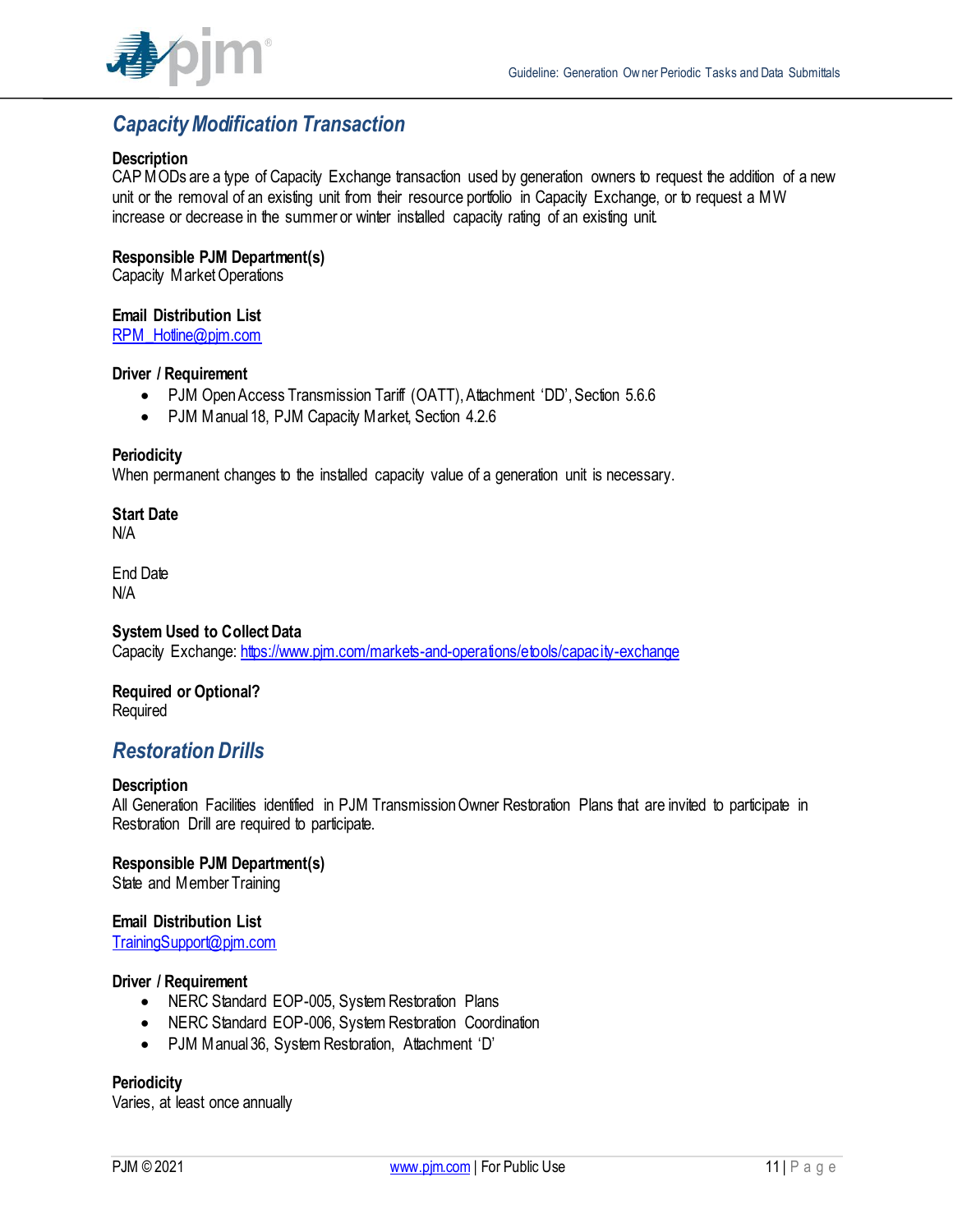

#### **Start Date**

Varies, subject to scheduling constraints; commonly during spring

#### **End Date**

Varies, similar to the start date

#### **System Used to Collect Data**

- Resource Tracker used to track company contacts.
- PJM Learning Management System (LMS) is used to document drill participation. <https://www4.virtualtrainingassistant.com/pjm/learnerConnection/Security/Logon.aspx>

#### **Required or Optional?**

<span id="page-14-0"></span>**Required** (if invited to participate) - NERC Compliance

# **Optional Tasks**

# <span id="page-14-1"></span>*Annual Grid Security Drill / GridEx*

#### **Description**

Grid Security Drills test the reliability and resilience of PJM and member company procedures, practices, technology and logistical support to events that affect the bulk electric system.

#### **Responsible PJM Department(s)**

System Operator Training, State and Member Training, Business Continuity Planning

#### **Email Distribution List**

bc\_planning@pim.com

#### **Driver / Requirement**

- PJM Manual 40, Training and Certification Requirements, Section 3.2.2 Market Operation Center Generation Dispatchers Certification Requirements
- NERC Standard PER-005-2, Operations Personnel Training
- NERC Standard EOP-011-1, Emergency Operations

#### **Periodicity**

Bi-Annually

**Start Date** During the month of November

**End Date** During the month of November

# **System Used to Collect Data**

Participation Forms

#### **Required or Optional? Optional**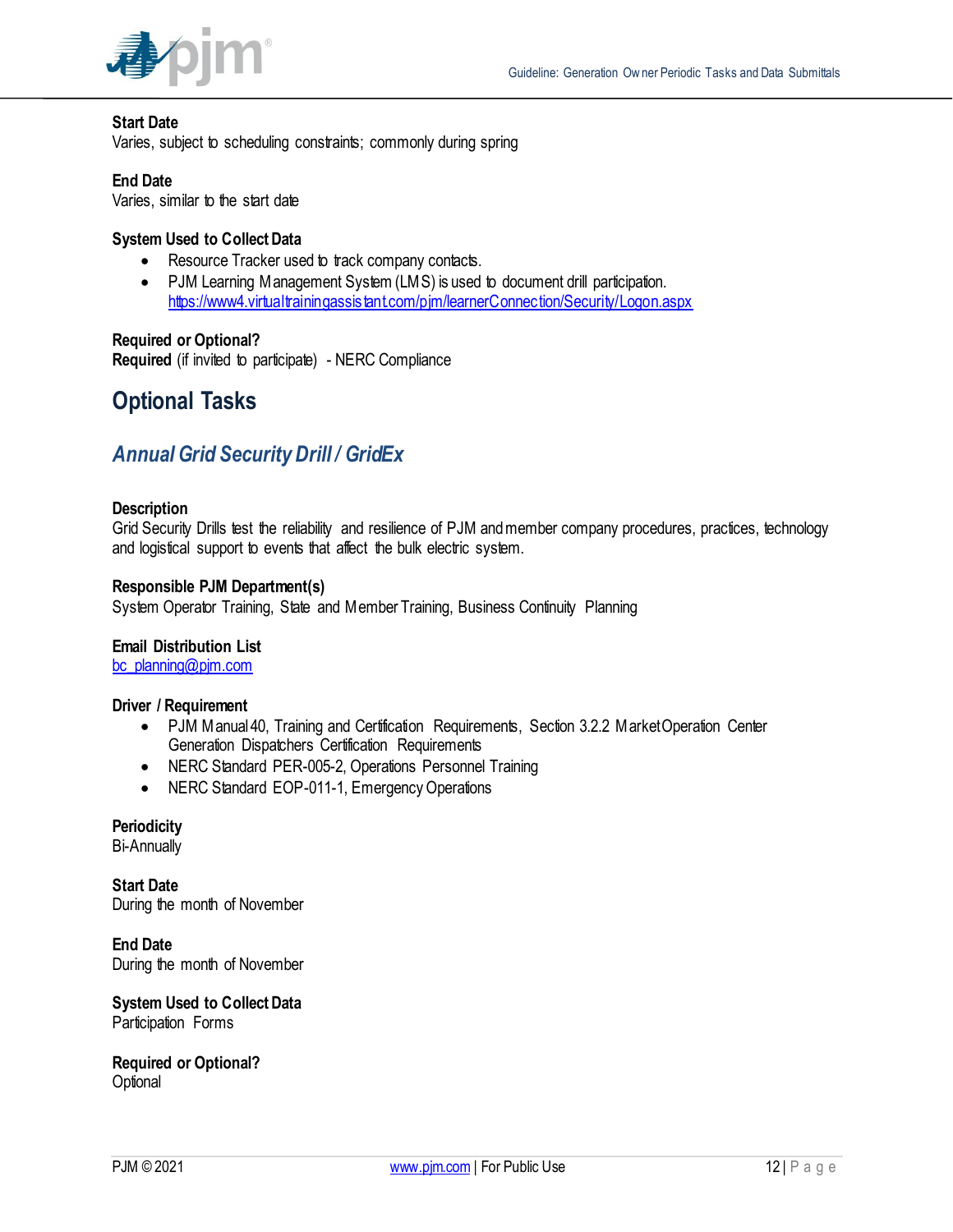

# <span id="page-15-0"></span>*Regulation Testing*

**Responsible PJM Department(s)** Performance Compliance

#### **Email Distribution List**

[RegulationTesting@pjm.com](mailto:RegulationTesting@pjm.com)

#### **Description**

If units elect to participate in the regulation market they will need to pass a series of tests in order qualify. All testing requirements are identified in PJM Manual 12, Balancing Operations, Section 4.5, as well as links that need to be created in Manual 12, Section 4.4. Other reasons that units may need to test are identified in the manual as well. This includes change of ownership, and change to signal paths.

#### **Driver / Requirement**

Manual 12, Balancing Operations, Section 4.4, 4.5

**Periodicity** Upon request by Market Seller

**Start Date** N/A

**End Date** N/A

#### **System Used to Collect Data**

- Email (Test scheduling and follow up)
- $\bullet$  PI (For scoring test)

#### **Required or Optional?**

<span id="page-15-1"></span>**Optional** 

### *RTO Wide and Incremental Black Start RFPs*

#### **Description**

PJM issues an RTO-Wide Black Start RFP every 5 years to identify new or replacement black start to enhance overall restoration reliability and efficiency. PJM may issue Incremental Black Start RFPs due to unit retirements, black start service terminations, or critical loads additions/removals. PJM's Black Start RFP process is used to meet minimum black start requirements defined in PJM Manual 36 System Restoration, Attachment 'A'.

#### **Responsible PJM Department(s)**

**Generation** 

#### **Email Distribution List**

[blackstart@pjm.com](mailto:blackstart@pjm.com)

#### **Driver / Requirement**

- PJM Manual 14D, Section 10 Black Start Generation Procurement
- PJM Manual 36, Attachment 'A', Minimum Critical Black Start Requirement

#### **Periodicity**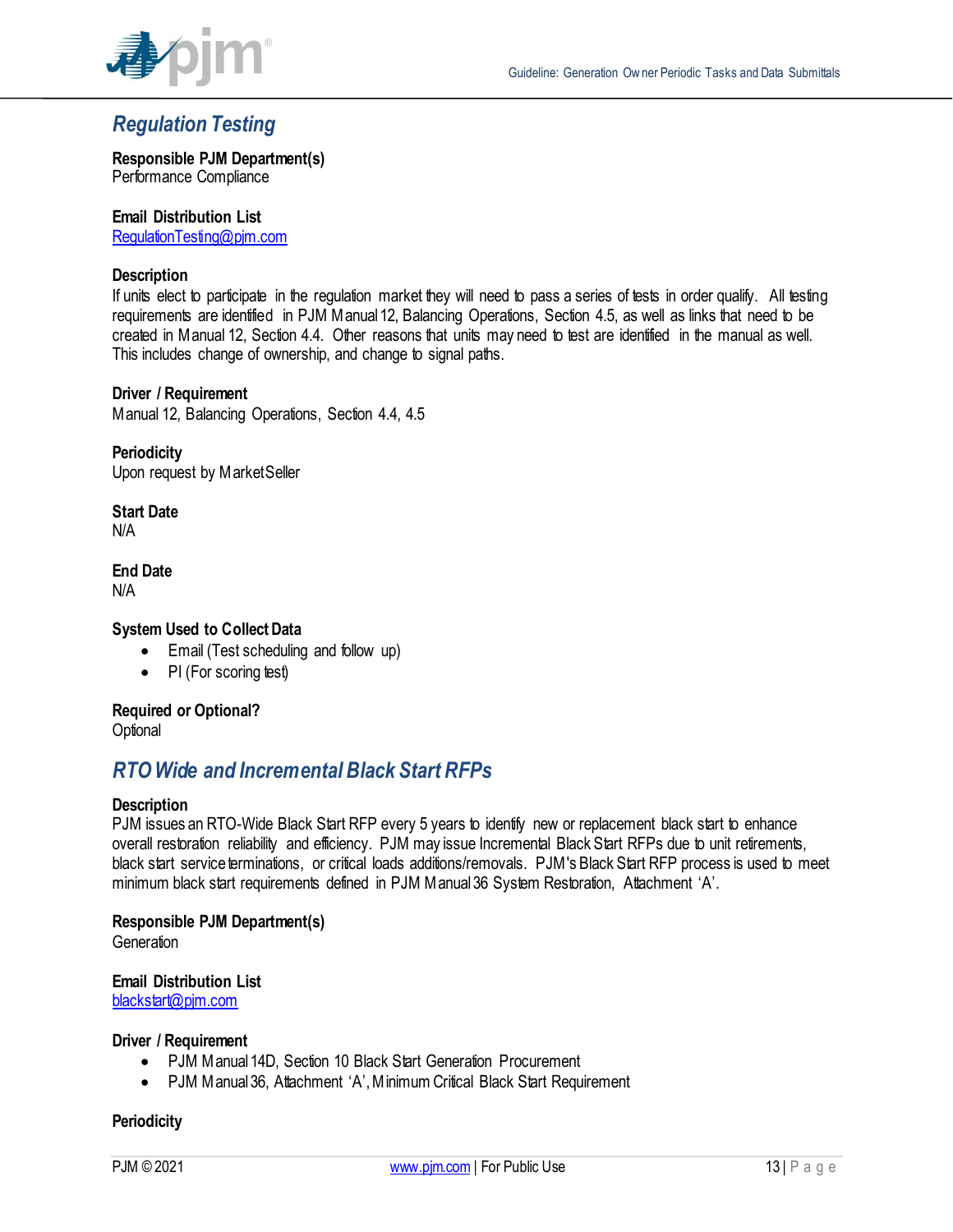

RTO Wide - Every 5 years, with awarded Black Start Resources entering service within 24 month of award; Incremental, as needed

#### **Start Date**

- $\bullet$  Initiated RTO-Wide RFP 2018 to have new black start resources available in 2020
- Process repeats every five years

#### **End Date**

Refer to PJM Manual 14-D, Generator Operational Requirements, Section 10 for black start procurement timelines.

#### **System Used to Collect Data**

Email - Interested parties respond to RFP via email to **blackstart@pjm.com** 

#### **Required or Optional?**

<span id="page-16-0"></span>**Optional** 

### *Unit Specific Parameter Adjustment*

**Responsible PJM Department(s)** Generation & Day-Ahead Market Operations

#### **Email Distribution List**

unitspecificpls@pim.com

#### **Description**

Market Sellers that do not believe their individual resources can meet the unit-specific parameter limits determined by PJM due to actual operating constraints, can request that PJM establish adjusted unit-specific parameter limits for those resources on their price based PLS and cost based schedules.

#### **Driver / Requirement**

- PJM Open Access Transmission Tariff (OATT), Attachment K, Section 6.6
- PJM Operating Agreement (OA) Schedule 1, Section 6.6
- PJM Manual 11, Energy & Ancillary Services Market Operations, Section 2.3.4.2

**Periodicity**

Annual

**Start Date** March 1

**End Date** February 28

**System Used to Collect Data** Email – Microsoft Excel Spreadsheet sent to [unitspecificpls@pjm.com](mailto:unitspecificpls@pjm.com)

**Required or Optional? Optional** 

# <span id="page-16-1"></span>*Real Time Values*

#### **Responsible PJM Department(s)**

Generation Department, Day Ahead Market Operations Department